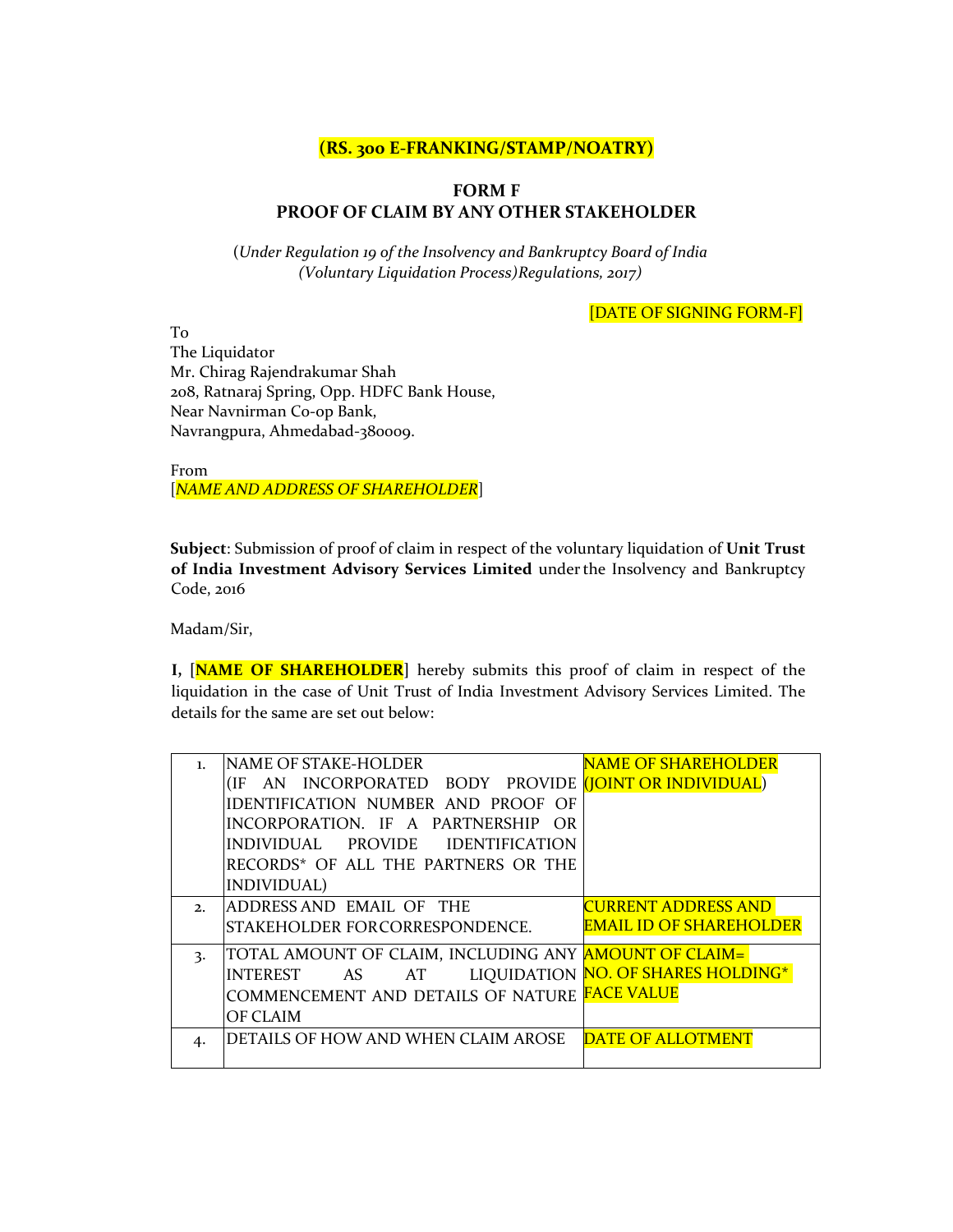| 5.        | DETAILS OF ANY MUTUAL CREDIT, MUTUAL NOT APPLICABLE                         |                               |
|-----------|-----------------------------------------------------------------------------|-------------------------------|
|           | DEBTS, OR OTHER MUTUAL DEALINGS                                             |                               |
|           | BETWEEN THE CORPORATE PERSON AND                                            |                               |
|           | <b>THE</b>                                                                  |                               |
|           | OTHER STAKEHOLDER WHICH MAY BE SET-                                         |                               |
|           | OFF AGAINST THE CLAIM                                                       |                               |
| 6.        | DETAILS OF ANY RETENTION OF TITLE IN NOT APPLICABLE                         |                               |
|           | RESPECT OF GOODS OR PROPERTIES TO                                           |                               |
|           | WHICH THE CLAIM REFERS                                                      |                               |
| 7.        | DETAILS OF ANY ASSIGNMENT OR TRANSFER NOT APPLICABLE                        |                               |
|           | OF DEBT IN HISFAVOUR                                                        |                               |
|           |                                                                             |                               |
| 8.        | DETAILS OF THE BANK ACCOUNT TO LATEST BANK ACCOUNT                          |                               |
|           | OTHER STAKEHOLDER'S DETAILS AS FOLLOWS:<br>WHICH<br><b>THE</b>              |                               |
|           | SHARE OF THE PROCEEDS OF LIQUIDATION                                        |                               |
|           | <b>CAN BE TRANSFERRED</b>                                                   | <b>BANK NAME:</b>             |
|           |                                                                             | <b>BANK BRANCH NAME:</b>      |
|           |                                                                             | <b>BANK ACCOUNT NUMBER:</b>   |
|           |                                                                             | <b>BANK IFSC:</b>             |
| <b>Q.</b> | LIST OUT AND ATTACH THE DOCUMENTS BY A FOR PHYSICAL                         |                               |
|           | REFERENCE TO WHICH THE CLAIM CAN BE SHAREHOLDERS, NOTARISED                 |                               |
|           | SUBSTANTIATED OR WHICH CAN BE RELIED <mark>COPY OF SHARE CERTIFICATE</mark> |                               |
|           | UPON IN SUPPORT OF THE CLAIM.                                               |                               |
|           |                                                                             | FOR DEMAT SHARES, LATEST      |
|           |                                                                             | <b>DP ID STATEMENT.</b>       |
|           |                                                                             |                               |
|           |                                                                             | <b>B) CANCELED CHEQUE OR</b>  |
|           |                                                                             | <b>LATEST BANK STATEMENT.</b> |
|           |                                                                             |                               |
|           |                                                                             | C) COPY OF SELF ATTESTED      |
|           |                                                                             | <b>PAN CARD and AADHAR</b>    |
|           |                                                                             | <b>CARD.</b>                  |

Signature of stakeholder or person authorized to act on his behalf:

SIGNATURE OF SHAREHOLDER

(Please enclose the authority if this is being submitted on behalf of the other stakeholder) Name in BLOCK LETTERS: NAME OF SHAREHOLDER

Position with or in relation to creditor: SHAREHOLDER

Address of person signing: ADDRESS OF SHAREHOLDER

**\***PAN, Passport, AADHAAR Card or the identity card issued by the Election Commission of India.